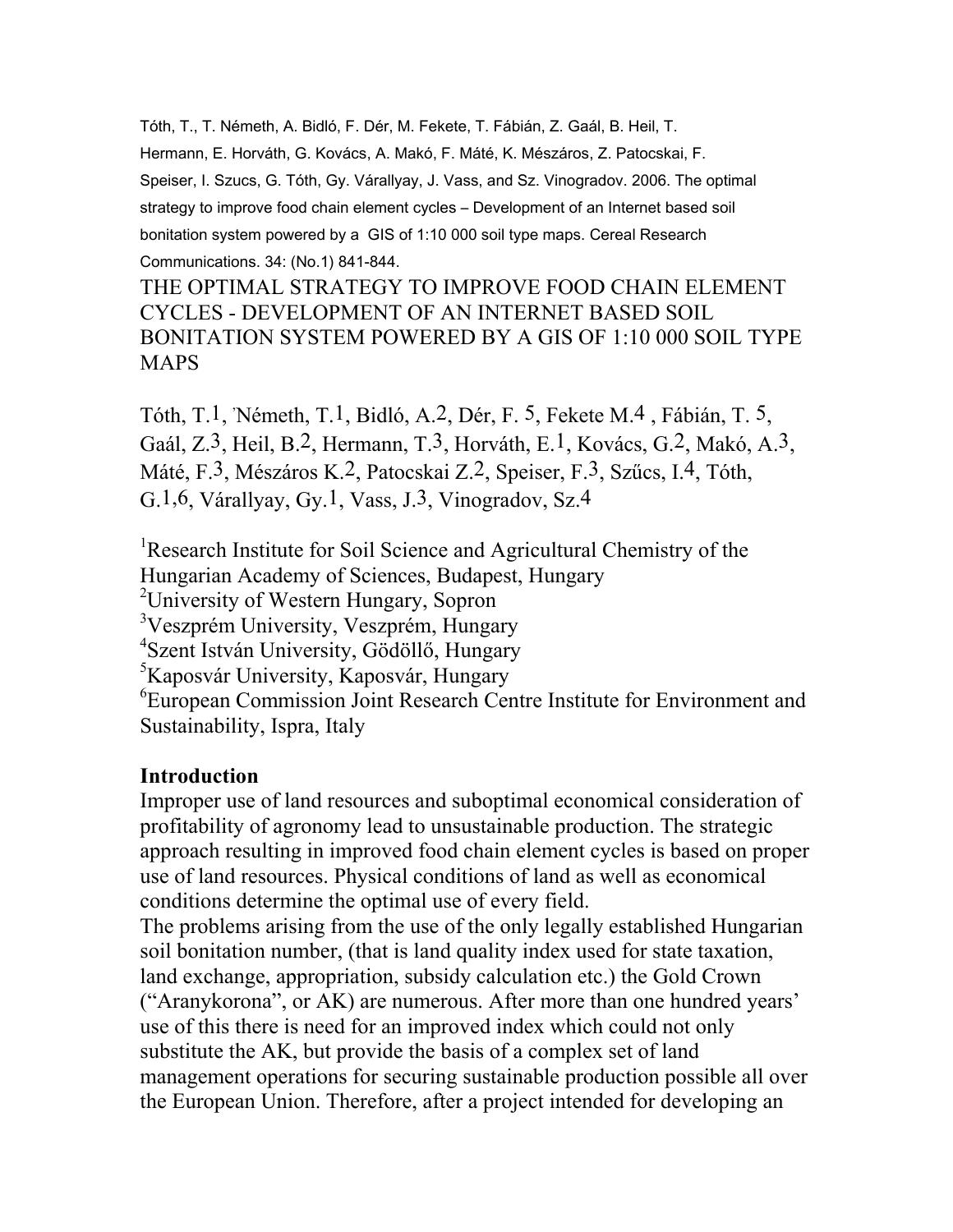algorithm for a scientifically based parameter of soil quality (D-*e*-Meter) (Gaál et al., 2003) a new project started to develop a contemporary method for the assessment of land value.

# **Methods**

The previous project developed an internet-based soil quality index which is based on the statistical interpretation of the "AIIR" soil and yield database collected in the years between 1980 and 1985 from the field records kept at the farms. These data were collected from 60 000 fields covering yearly 4 000 000 ha.

The <sub>v</sub>D-*e*-Meter" soil quality index for croplands is based on the statistical average of the yield of specific crops of the individual soil subtypes. The calculation of the soil quality index is further facilitated by other factors, such as soil acidity, soil textural class, soil Organic Matter etc.

## **Results and discussion**

In the frame of the present project "Land quality, land value and sustainable land use in the European Union" we develop indices similar to the D-*e*-Meter index, but now for forests and grasslands as well. The main topic of the project is the development of an economic index which incorporates not only the land quality index, but also its economical value.

The basis of the calculations is the Geographical Information System (GIS) of soil resources linked to a database (Vass et al., 2003). The database provisional unit of the internet-based system contains continuously updated data of each field on soil cultivation, soil improvement, events resulting in yield loss (drought, wild animals, etc.), fertilization, plant protection. In the GIS the field is identified at the level of cadastral unit of land registry, genetic soil map unit and farmer as well.

Important steps of the new project were the compilation of the schemes for the calculation of soil quality indices for forest soils (Fig. 1.) and grassland soils (Fig. 2.). Both indices are based on the productivity of the land and respect the traditions of forestry and animal husbandry, respectively. In the case of forestry a favourable condition is the existence of a large database on yearly forest tree stock growth with detailed soil description (Bidló et al., 2003). There are less data available on the grasslands due the limited economic importance at the moment of the grasslands. In this case the most important production indicator is carrying capacity (Dér et al., 2003). The calculation of land value index is based on the soil quality index of the individual field (Fig. 3.). Here the range of producible crops is an important factor.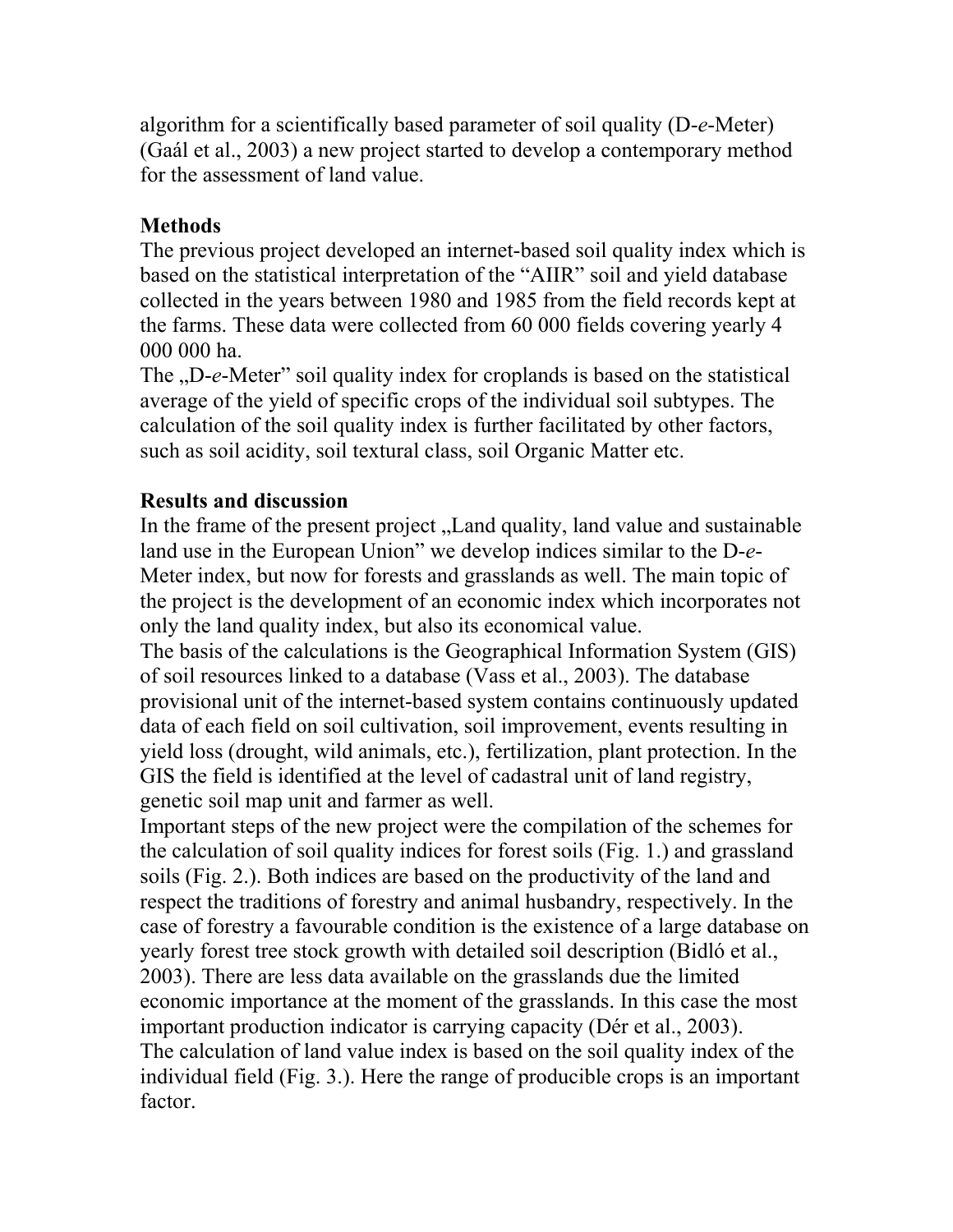

Figure 1.Calculation scheme of soil quality for forest soils



Figure 2. Calculation scheme of soil quality index for grassland soils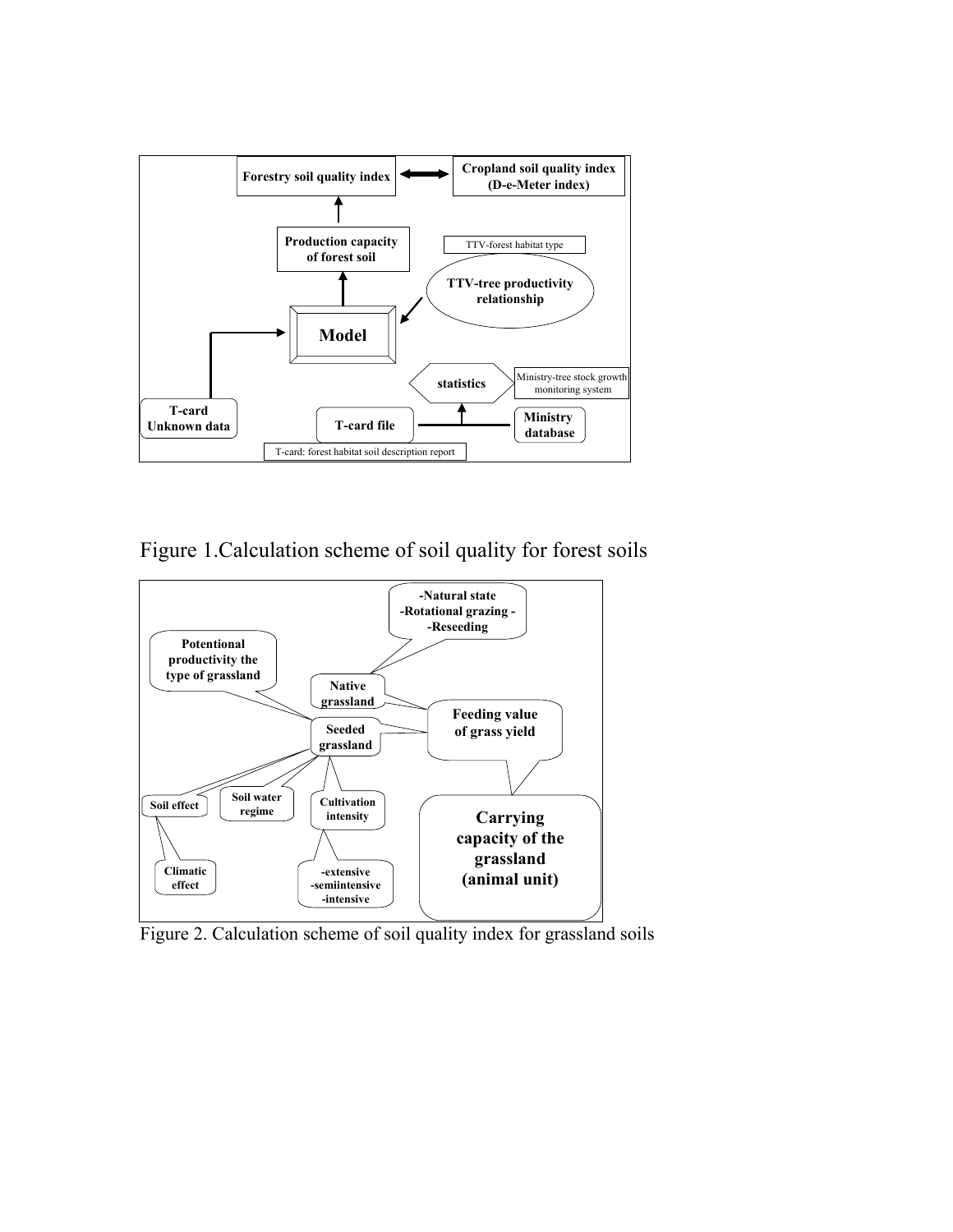| Soil subtypes<br>$(D-e-Meter)$                                         |                                             |                    |                                                           |                                         |                            |                                                            |                              |
|------------------------------------------------------------------------|---------------------------------------------|--------------------|-----------------------------------------------------------|-----------------------------------------|----------------------------|------------------------------------------------------------|------------------------------|
|                                                                        |                                             |                    |                                                           |                                         |                            |                                                            |                              |
| Range of producible crops                                              |                                             | $\rightarrow$      | <b>Externals</b>                                          |                                         |                            |                                                            |                              |
|                                                                        |                                             |                    |                                                           |                                         |                            |                                                            |                              |
| Production equivalent<br>Gross margin (based on the<br>produced crops) |                                             | $+/-$              | <b>Recognized externals</b><br>(benefits for the society) |                                         | $=$                        | <b>Total standard gross</b><br>margin<br>(EURO 08/05/2004) |                              |
| ↑                                                                      |                                             |                    |                                                           |                                         |                            |                                                            |                              |
|                                                                        |                                             |                    | <b>Correction factors</b>                                 |                                         |                            |                                                            |                              |
| <b>Elasticity</b><br>coefficients                                      | <b>Objects limiting</b><br>crop cultivation |                    | <b>Exposure to waterlogging</b>                           | Other factors                           |                            |                                                            |                              |
| a                                                                      | b                                           | $c_{1}$            | c <sub>2</sub>                                            | 1                                       | $\overline{2}$             |                                                            | 3                            |
| <b>Based on the</b><br>number of<br>producible<br>crops                | Electric wire,<br>etc.                      | $For 1-4$<br>weeks | Longer than<br>4 weeks                                    | <b>Location</b><br>(road<br>conditions) | <b>Market</b><br>distances |                                                            | Other<br>economic<br>factors |
| B (bad)                                                                | В                                           | B                  | B                                                         | в                                       | в                          |                                                            | B                            |
| M (medium)                                                             | M                                           | м                  | м                                                         | м                                       | M                          |                                                            | м                            |
| G (good)                                                               | G                                           | G                  | G                                                         | G                                       | G                          |                                                            | G                            |

Fig. 3. Calculation of land value index

# **Conclusions**

The system is unique in its capability of providing up-to-date index of soil quality and land value based on a GIS. The geographical information is provided by national map databases on genetic soil maps at the scale of 1:10 000. The automatic algorithms are easy to update, can be be made legally bond and provide a transparent system of land taxation, calculation of subsidies, appropriation. This way a multifunctional system will be available that promotes an optimum use of land resources that is very favourable for the maintenance of beneficial food chain element cycles.

## **Acknowledgements**

Authors acknowledge the support of OM-4/015/2004 "NKFP" grant

### **References**

Bidló, A., Heil, B., Illés, G., Kovács, G. 2003. Forest habitat classification in Hungary and its problems. In: Gaál, Z., Máté, F., Tóth, G. (eds.) 2003. Land evaluation and land use information. Keszthely. Veszprém University ISBN 963 9495 25 5. pp115-124. Dér, F., Marton, I., Németh, T., Pásztor, L., Szabó, J. 2003. Habitat evaluation of grasslands. In: Gaál, Z., Máté, F., Tóth, G. (eds.) 2003. Land evaluation and land use information. Keszthely. Veszprém University ISBN 963 9495 25 5. pp125-130. Gaál, Z., Máté, F., Tóth, G. (eds.) 2003. Land evaluation and land use information. Keszthely. Veszprém University ISBN 963 9495 25 5 Vass, J., Bencze, T., Speiser, F., Szilágyi, S., Szlávik, R. 2003. Information technology of D-*e*-Meter internet-based land bonitation system. In: Gaál, Z., Máté, F., Tóth, G. (eds.)